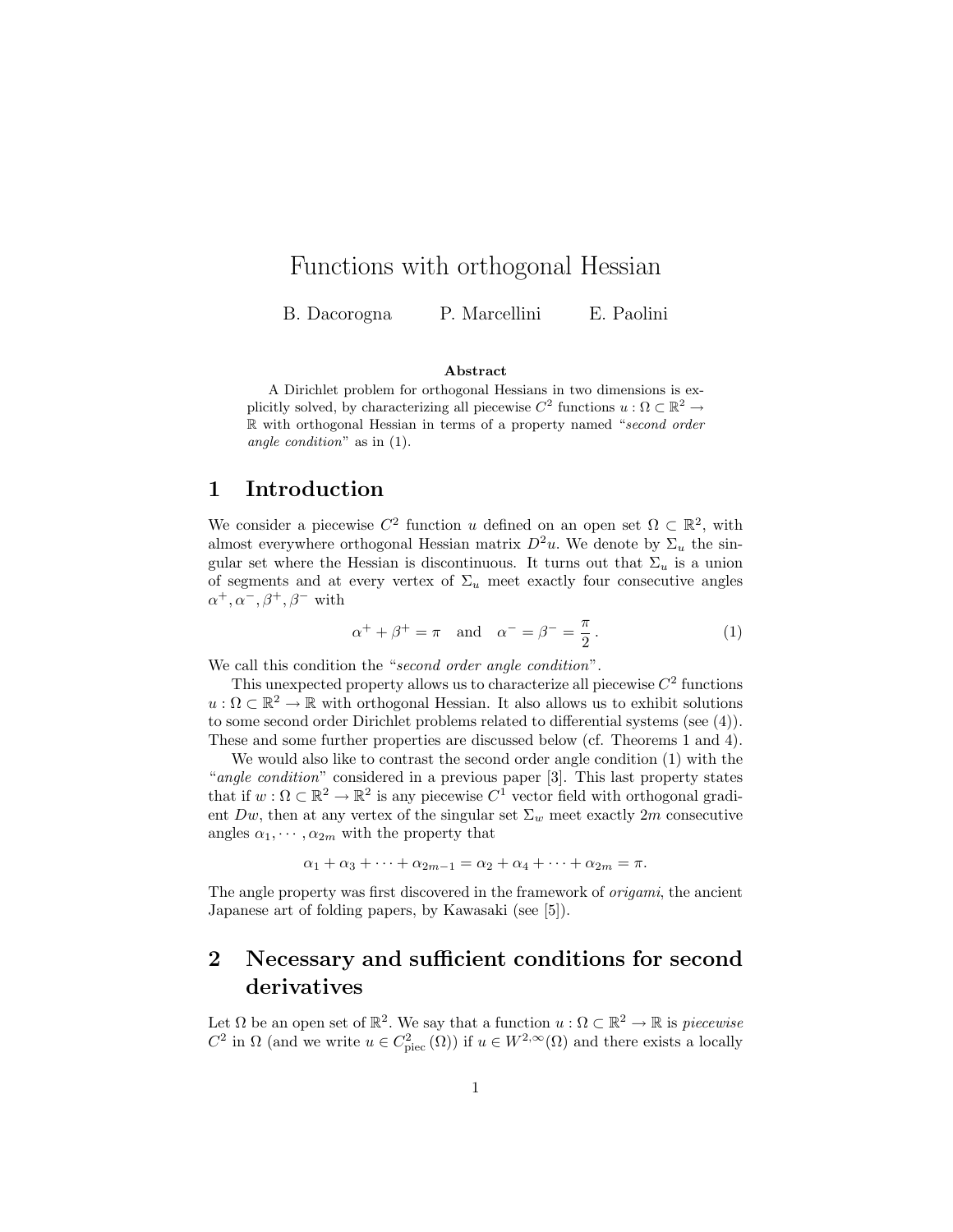finite partition of  $\Omega$  into open sets  $\Omega_k$  with piecewise  $C^1$  boundary and a set of measure zero, i.e.,

$$
\Omega_h \cap \Omega_k = \emptyset, \quad \text{for every } h \neq k,
$$

$$
\text{meas}\left(\Omega - \bigcup_k \Omega_k\right) = 0,
$$

such that u is  $C^2(\overline{\Omega_k})$  for every k.

**Notation** Let  $u \in C^2_{\text{piec}}(\Omega)$  with almost everywhere orthogonal Hessian. The regular set is the set where the Hessian is continuous and we denote by  $\Omega^+$ (respectively  $\Omega^-$ ) the open subset of the regular set where det  $D^2u = 1$  (respectively det  $D^2u = -1$ ). The *singular set*, denoted  $\Sigma$ , is the complement of the regular set; so that

$$
\Omega = \Omega^+ \cup \Omega^- \cup \Sigma.
$$

In the theorem below, we say that  $C$  is a *convex polygon* (respectively a *rectangle*) with respect to  $\Omega$ , if there exists a polygon (respectively a rectangle)  $K \subset \mathbb{R}^2$  so that

 $C = K \cap \Omega$ .

**Theorem 1 (Necessary condition)** Let  $\Omega \subset \mathbb{R}^2$  be open and convex and let  $u \in C^2_{\text{piec}}(\Omega)$  with almost everywhere orthogonal Hessian. Then the Hessian  $D^2u$  is constant on every connected component of  $\Omega^+$  and  $\Omega^-$ . Moreover the following properties hold:

(i) the connected components of  $\Omega^+$  are convex polygons with respect to  $\Omega$ and their closures meet in at most one common vertex which belongs to  $\Sigma$ ; the connected components of  $\Omega^-$  are rectangles with respect to  $\Omega$  and their closures meet in at most one common vertex which belongs to  $\Sigma$ ;

(ii) at every interior vertex meet exactly two components of  $\Omega^+$  and two of  $\Omega^-$  in an alternated way with angles  $\alpha^+, \alpha^-, \beta^+, \beta^-$  with

$$
\alpha^+ + \beta^+ = \pi
$$
 and  $\alpha^- = \beta^- = \frac{\pi}{2}$ .

**Proof.** Step 1. We first prove that the Hessian  $D^2u$  is constant on every connected component of  $\Omega^+$  and  $\Omega^-$ . This can be deduced from the classical Liouville theorem, but, for the sake of completeness, we give here a proof that uses the more restrictive structure of Hessians.

1) We start with a component of  $\Omega^+$ . First note that a symmetric orthogonal matrix with positive determinant can be only of the form

$$
\pm I = \pm \left( \begin{array}{cc} 1 & 0 \\ 0 & 1 \end{array} \right).
$$

Therefore

$$
D^2 u = \left( \begin{array}{cc} u_{xx} & u_{xy} \\ u_{xy} & u_{yy} \end{array} \right)
$$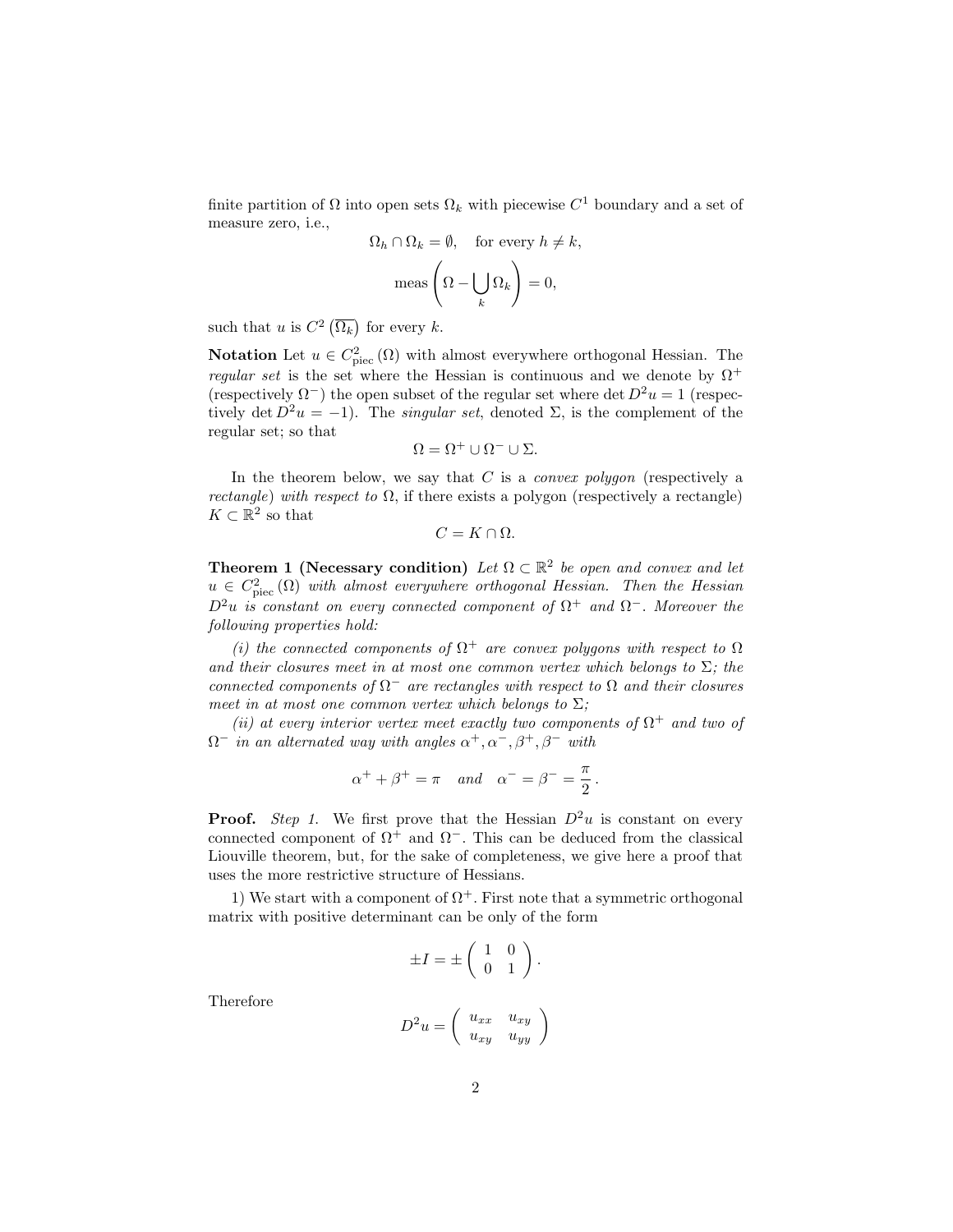is such that  $u_{xy} = 0$  and  $u_{xx} = u_{yy} = \pm 1$  and thus  $D^2u$  is indeed constant on every connected component of  $\Omega^+$ .

2) We now discuss the case of a component of  $\Omega^-$ . Note that since det  $D^2u =$  $-1$  and  $D^2u$  is orthogonal, we have, for some function  $\theta = \theta(x, y)$ ,

$$
D^2 u = \begin{pmatrix} u_{xx} & u_{xy} \\ u_{xy} & u_{yy} \end{pmatrix} = \begin{pmatrix} \cos \theta & \sin \theta \\ \sin \theta & -\cos \theta \end{pmatrix}.
$$

Thus  $\Delta u = 0$ , which implies that  $u \in C^{\infty}$  there. Therefore  $\theta \in C^{\infty}$  and we get from

$$
\begin{cases} (\cos \theta)_y = (\sin \theta)_x \\ (\sin \theta)_y = (-\cos \theta)_x \end{cases}
$$

that  $\theta_x = \theta_y = 0$ , as wished.

Step 2. On either side of a smooth part of the boundary of a connected component  $D^2u$  assumes the values A and B which differ by a rank one matrix. More precisely, since  $A$  and  $B$  are constant,  $Du$  is affine on both sides of the boundary and the boundary itself is locally a segment (with normal  $\nu$ ). Thus A and B differ by a rank one matrix and because of symmetry

$$
A - B = \pm \nu \otimes \nu. \tag{2}
$$

Thus any connected component of  $\Omega^+$  and  $\Omega^-$  is a polygon with respect to  $\Omega$ . The properties of these polygons are established in Step 4.

Step 3. Let us prove that two connected components of  $\Omega^-$  (and similarly for  $\Omega^+$ ) cannot touch along a segment. Let  $D^2u = A, B$  on each side of the discontinuity segment. We know that  $A$  and  $B$  are necessarily of the form

$$
A = \begin{pmatrix} \cos a & \sin a \\ \sin a & -\cos a \end{pmatrix} \text{ and } B = \begin{pmatrix} \cos b & \sin b \\ \sin b & -\cos b \end{pmatrix}.
$$

Since  $Du$  should be continuous on the segment of discontinuity of the Hessian, we must have (see  $(2)$ )

$$
0 = \det (A - B) = -(\cos a - \cos b)^{2} - (\sin a - \sin b)^{2}
$$

which is possible only if  $A = B$ .

Step 4. We now prove (ii) of the theorem. Without loss of generality (we refer to Figure 1), we can assume that the interior vertex is at  $(0,0)$ ,  $Du(0,0) =$  $(0, 0)$ , that a line of discontinuity of the Hessian is on the half x–axis namely  $L_1^+ = \{(x, 0) : x > 0\}$  and that in the right upper half-plane near  $(0, 0)$ 

$$
Du(x,y) = \left(\begin{array}{c} x \\ y \end{array}\right).
$$

By Step 3 and by continuity of  $Du$  we should have below  $L_1^+$  that

$$
Du(x,y) = \left(\begin{array}{c}x\\-y\end{array}\right).
$$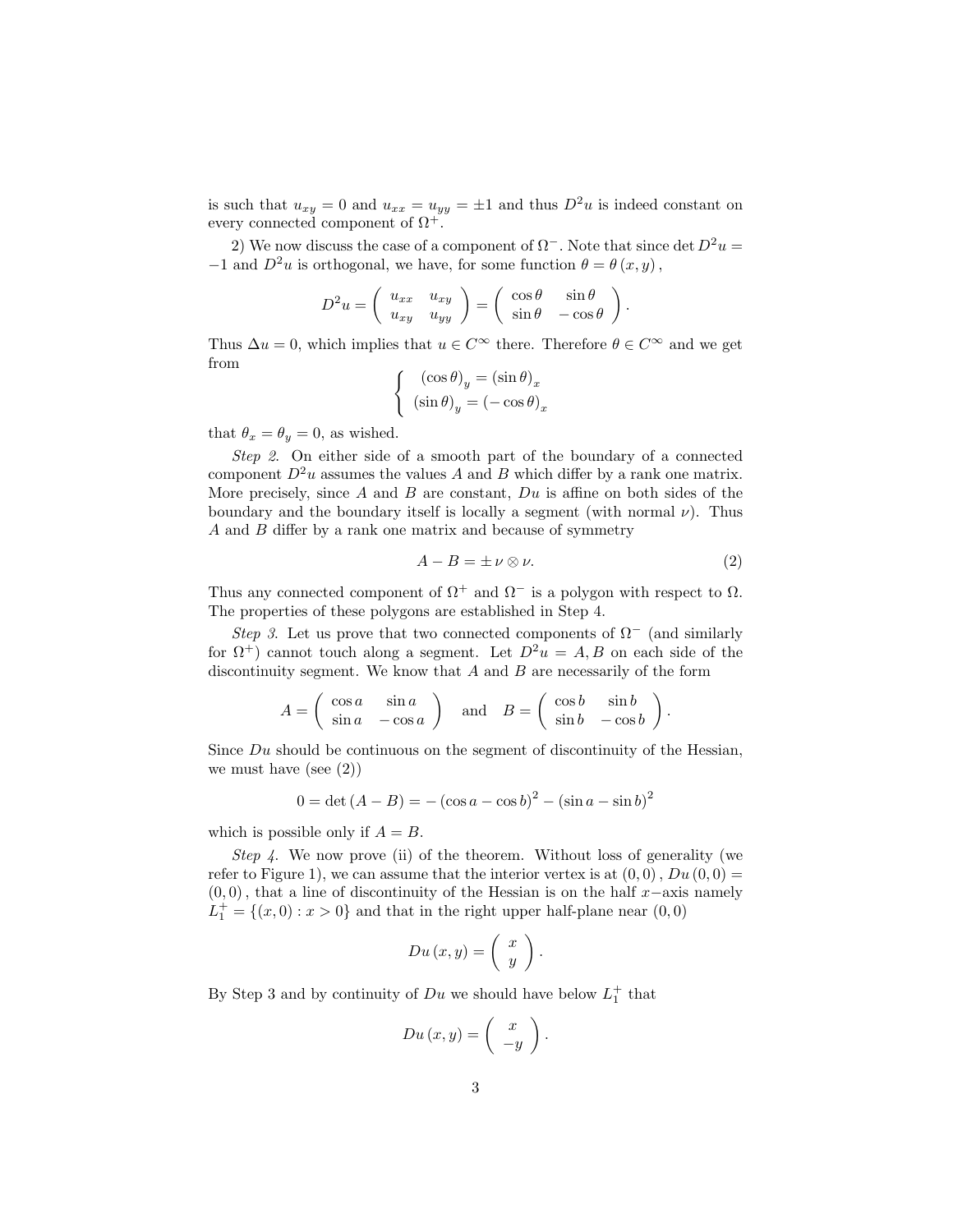

Figure 1: Second order angle condition

Appealing once more to Step 3, we see that only two possibilities (since by Step 1,  $D^2u = \pm I$ ) can happen about the next half-line of discontinuity (computed clockwise):

1) if  $D^2u = I$  (see Figure 1, left), then the gradient on the other side of the discontinuity has to be

$$
Du(x,y) = \left(\begin{array}{c} x \\ y \end{array}\right);
$$

thus the half-line of discontinuity (where however  $Du$  must be continuous) is where  $y = 0$ , i.e.,  $L_1^- = \{(x, 0) : x < 0\}$  and  $\beta^- = \pi$ ; hence this implies that  $(0,0)$  is not a vertex, since in this case we would have  $\alpha^+ = \pi$  by symmetry;

2) if  $D^2u = -I$  (see Figure 1, right), the gradient on the other side of the discontinuity has to be

$$
Du(x,y) = \left(\begin{array}{c} -x \\ -y \end{array}\right).
$$

In this case  $x = 0$ , i.e., the half-line of discontinuity is  $L_2^- = \{(0, y) : y < 0\};$ then  $\beta^- = \pi/2$ . By symmetry we deduce that  $\alpha^- = \pi/2$  and thus  $\alpha^+ + \beta^+ = \pi$ .

Since  $\Omega$  is convex we conclude that the connected components of  $\Omega^-$  are rectangles. And since the angles in the connected components of  $\Omega^+$  are less than  $\pi$ , these components are convex polygons.  $\blacksquare$ 

**Remark 2** We can see that, up to a rotation, if the vertex is at  $(0,0)$ ,  $Du(0,0) =$  $(0,0)$ , and the angle  $\alpha^+$  is measured with origin in the half  $x-axisiota^{-1} = \{(x,0) :$  $x > 0$ , then the gradient Du, with respect to the angle  $\theta$  in polar coordinates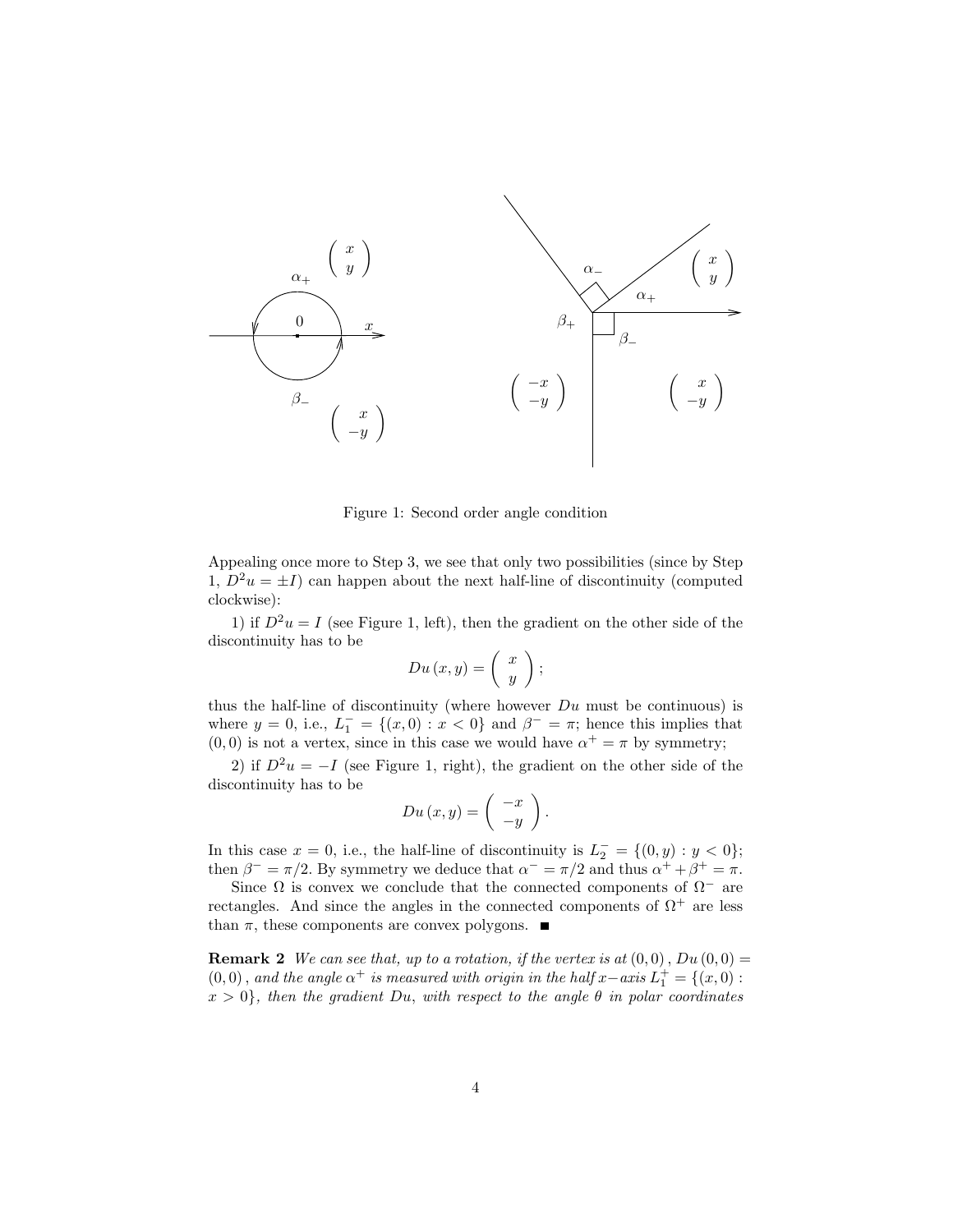locally around the vertex, has the analytic expression

$$
Du = \begin{cases} \begin{pmatrix} x \\ y \end{pmatrix} & \text{if } 0 \le \theta \le \alpha^+ \\ \begin{pmatrix} x \cos 2\alpha^+ + y \sin 2\alpha^+ \\ x \sin 2\alpha^+ - y \cos 2\alpha^+ \end{pmatrix} & \text{if } \alpha^+ \le \theta \le \alpha^+ + \frac{\pi}{2} \\ \begin{pmatrix} -x \\ -y \end{pmatrix} & \text{if } \alpha^+ + \frac{\pi}{2} \le \theta \le \frac{3\pi}{2} \\ \begin{pmatrix} x \\ -y \end{pmatrix} & \text{if } \frac{3\pi}{2} \le \theta \le 2\pi \end{cases} \tag{3}
$$

In the proof of the theorem below, we will use the next result.

**Lemma 3** Let  $\Omega$  be an open connected set of  $\mathbb{R}^2$ . Let  $w : \Omega \subset \mathbb{R}^2 \to \mathbb{R}^2$  be a piecewise vector field of class  $C_{\rm piec}^1(\Omega;\mathbb{R}^2)$  with singular set  $\Sigma$  satisfying (i) and (ii) of Theorem 1. If its gradient  $\overline{D}w$  is a symmetric orthogonal matrix at one connected component of  $\Omega \setminus \Sigma$ , then it is a symmetric matrix a.e. in  $\Omega$ .

Proof. The argument is similar to the one of Theorem 1 and we do not enter into many details. Along a segment in  $\Sigma$ , the situation is even more direct than at a vertex and we therefore only discuss this last case. Up to a rotation and a translation, locally at any interior vertex of  $\Sigma$  we have the situation described in Remark 2, with the vector field  $w$  as in (3) and its gradient  $Dw$  being the symmetric matrix

$$
Dw = \begin{cases} I & \text{if } 0 \le \theta \le \alpha^+ \\ \sin 2\alpha^+ & -\cos 2\alpha^+ \\ -I & \text{if } \alpha^+ \le \theta \le \alpha^+ + \frac{\pi}{2} \\ \begin{pmatrix} 1 & 0 \\ 0 & -1 \end{pmatrix} & \text{if } \frac{3\pi}{2} \le \theta \le 2\pi \end{cases}
$$

That is, the gradient  $Dw$ , being a symmetric orthogonal matrix at one connected component around the interior vertex  $(0, 0) \in \Omega$ , either there it has positive determinant (and in this case it is forced to be either equal to the identity matrix I or to its opposite  $-I$ ), or it has negative determinant (and in this case it has the form  $\begin{pmatrix} \cos 2\alpha^+ & \sin 2\alpha^+ \\ \sin \alpha^- & \cos 2\alpha^- \end{pmatrix}$  $\sin 2\alpha^+$  –  $\cos 2\alpha^+$ for some  $\alpha^+$ . In any case the matrix Dw is symmetric around the vertex  $(0, 0)$ .

Theorem 4 (Sufficient condition) Let  $\Omega \subset \mathbb{R}^2$  be open and simply connected. Let

$$
\Omega = \Omega^+ \cup \Omega^- \cup \Sigma
$$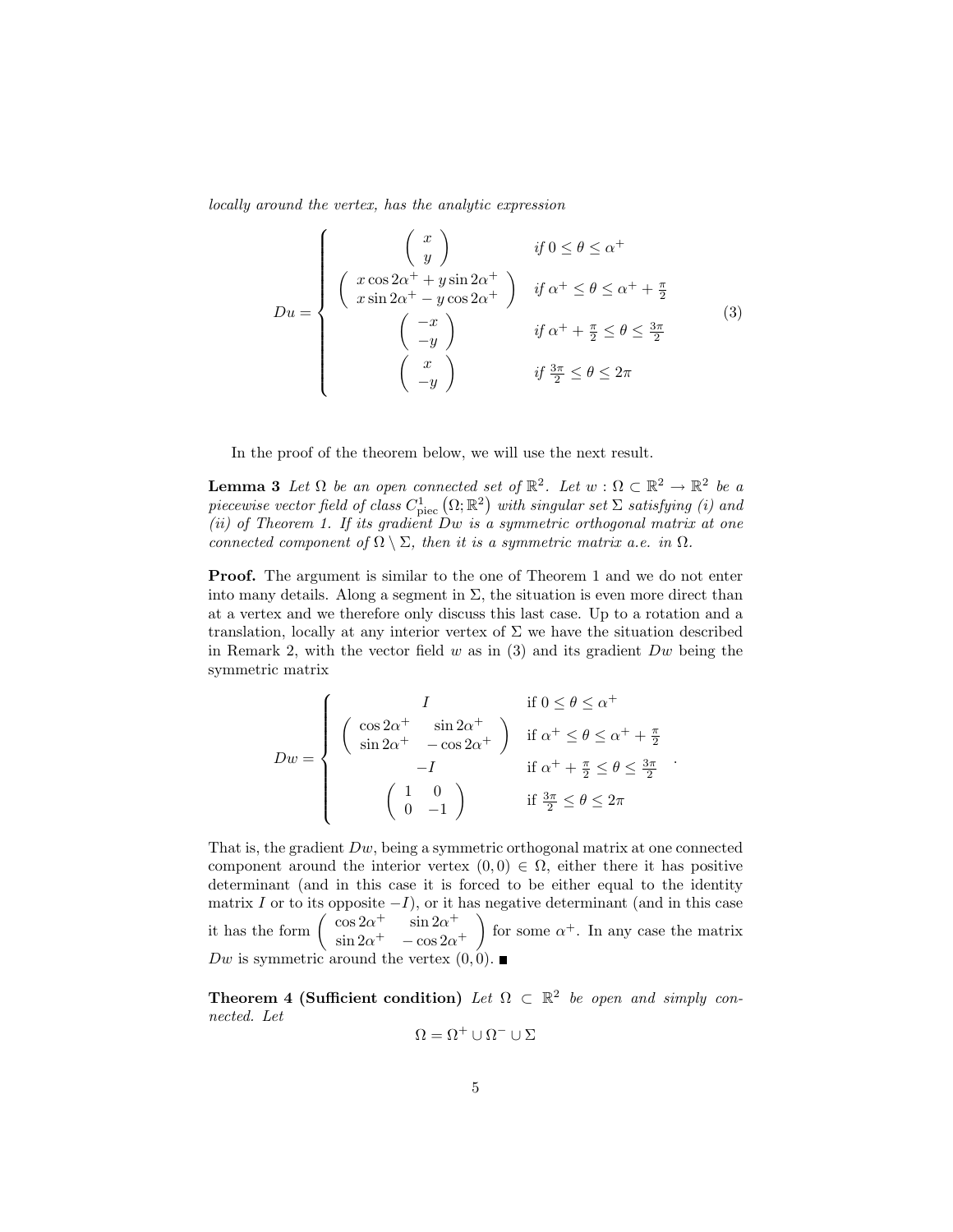where  $\Omega^+, \Omega^-$  are open and  $\Sigma$  is a locally finite union of segments, satisfying (i) and (ii) of Theorem 1. Then there exists  $u \in C^2_{\text{piec}}(\Omega)$  with almost everywhere orthogonal Hessian, whose singular set is  $\Sigma$  and  $\det D^2u = \pm 1$  in  $\Omega^{\pm}$ . Moreover u is uniquely determined up to fixing the values  $u(x_0)$ ,  $Du(x_0)$  and, for example,  $D^2u(x_0) = I$  at a point  $x_0 \in \Omega^+$ .

Proof. Step 1. We first use Theorem 4.9 in [3] and find that there exists a vector field  $w : \Omega \subset \mathbb{R}^2 \to \mathbb{R}^2$ ,  $w = \binom{w^1}{w^2}$  $\binom{w^1}{w^2} \in C^1_{\text{piec}}(\Omega;\mathbb{R}^2)$ , whose singular set is  $\Sigma = \Sigma_w$  and where  $Dw$  is almost everywhere an orthogonal matrix. Moreover we can fix Dw to be the identity at one given point in  $\Omega^+$ .

Step 2. We apply Lemma 3 to the above w. We find that  $Dw$  is symmetric. We regularize w with standard convolution  $w^{\epsilon} = w * \rho^{\epsilon}$  and observe that  $Dw^{\epsilon}$  is a symmetric matrix. Therefore there exists  $u^{\epsilon}$  so that  $w^{\epsilon} = Du^{\epsilon}$ . Passing to the limit we find that  $u^{\epsilon} \to u$  uniformly for a certain  $u \in W^{2,\infty}$  and  $D^2u^{\epsilon} \to D^2u =$ Dw almost everywhere in  $\Omega$ . Thus  $u \in C^2_{\text{piec}}(\Omega)$  and the result is obtained.

### 3 Solutions to Dirichlet problems

We consider the second order Dirichlet problem for the unknown function  $u$ :  $\Omega \subset \mathbb{R}^2 \to \mathbb{R}$ , where  $\Omega$  is a rectangle,

$$
\begin{cases}\nD^2 u \in O(2) & \text{a.e. in } \Omega \\
Du = \varphi & \text{on } \partial\Omega,\n\end{cases}
$$
\n(4)

or the first order Dirichlet problem for the unknown map  $w : \Omega \subset \mathbb{R}^2 \to \mathbb{R}^2$ ,  $w = \binom{w^1}{w^2}$  $w_1^{\nu}$ ,

$$
\begin{cases}\nDw \in O(2) & \text{a.e. in } \Omega \\
w = \varphi & \text{on } \partial\Omega\n\end{cases}.
$$
\n(5)

For general considerations on second order Dirichlet problems as in (4), we refer to [2]. For explicit constructions of solutions to (5), we refer, among others, to  $[1], [3]$  and  $[4]$ .

It turns out, by the characterization results of the previous section, that in fact the Dirichlet problem (5) contains, as a special case, some solutions to the Dirichlet problem (4).

That is, for suitable  $\varphi$ , there exist solutions w to (5) which have the gradient representation  $w = Du$  for a certain function u. In fact, we proved in [3] that there exists a solution  $w$  to the Dirichlet problem  $(5)$  for linear boundary data and, without loss of generality, when

$$
\varphi(x,y) = \left(\begin{array}{c} \alpha x \\ \beta y \end{array}\right)
$$

for  $\alpha, \beta \in (-1, 1)$  (note that the compatibility constraint on  $\alpha, \beta$  is necessary). In this case we proved the existence of a map  $w : \Omega \subset \mathbb{R}^2 \to \mathbb{R}^2$ ,  $w \in C^1_{\text{piec}}(\Omega;\mathbb{R}^2)$ , whose singular set is the set  $\Sigma = \Sigma_w$  represented in Figure 2.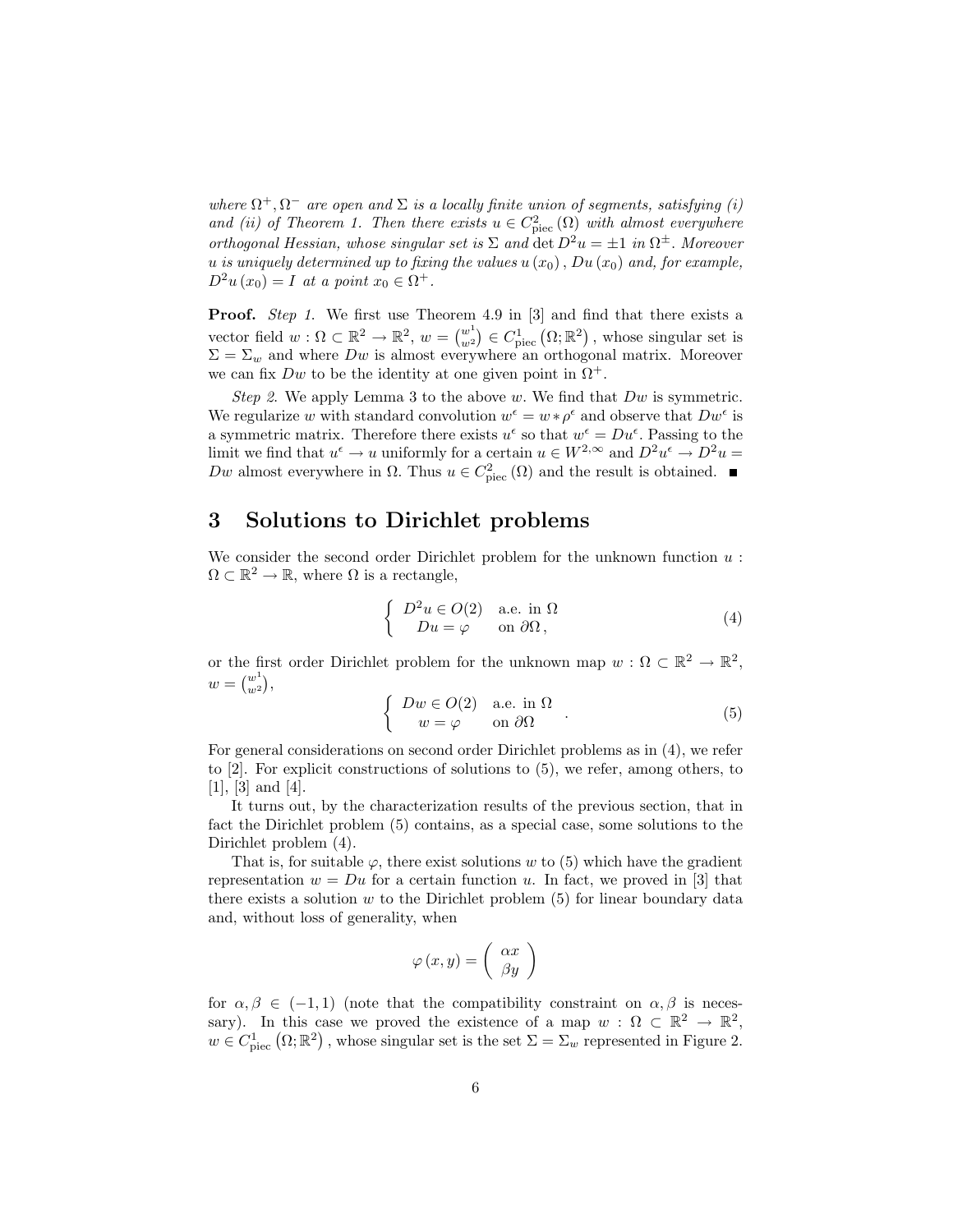We can easily see that the singular set satisfies the necessary and sufficient conditions of Theorems 1 and 4; thus there exists  $u : \Omega \subset \mathbb{R}^2 \to \mathbb{R}$  such that  $w = Du$ . This function u solves the Dirichlet problem (4).

Our aim here is to show how to read the boundary value from the singular set, namely how to relate the  $\alpha, \beta \in (-1, 1)$  values with the singular set  $\Sigma = \Sigma_w$ represented in Figure 2. The set  $\Sigma$  is contained in the rectangle  $\Omega$  of sizes a and b, where

$$
\frac{b^2}{a^2} = \frac{1 - \alpha^2}{1 - \beta^2} \, .
$$



Figure 2: Singular set  $\Sigma$ 

For the sake of clarity we start to describe the construction when  $\alpha = \beta$ . In this case the rectangle is a square and the triangular set in Figure 3 is a real triangle delimited by the diagonals of the square. In the general case the triangular set is a perturbation of the above one. More precisely the triangular set is delimited by two polygonal paths joining the center with two consecutive vertices of the rectangle, passing through vertices of  $\Sigma$  which are "close" to the diagonals of  $\Omega$  (as in Figure 3).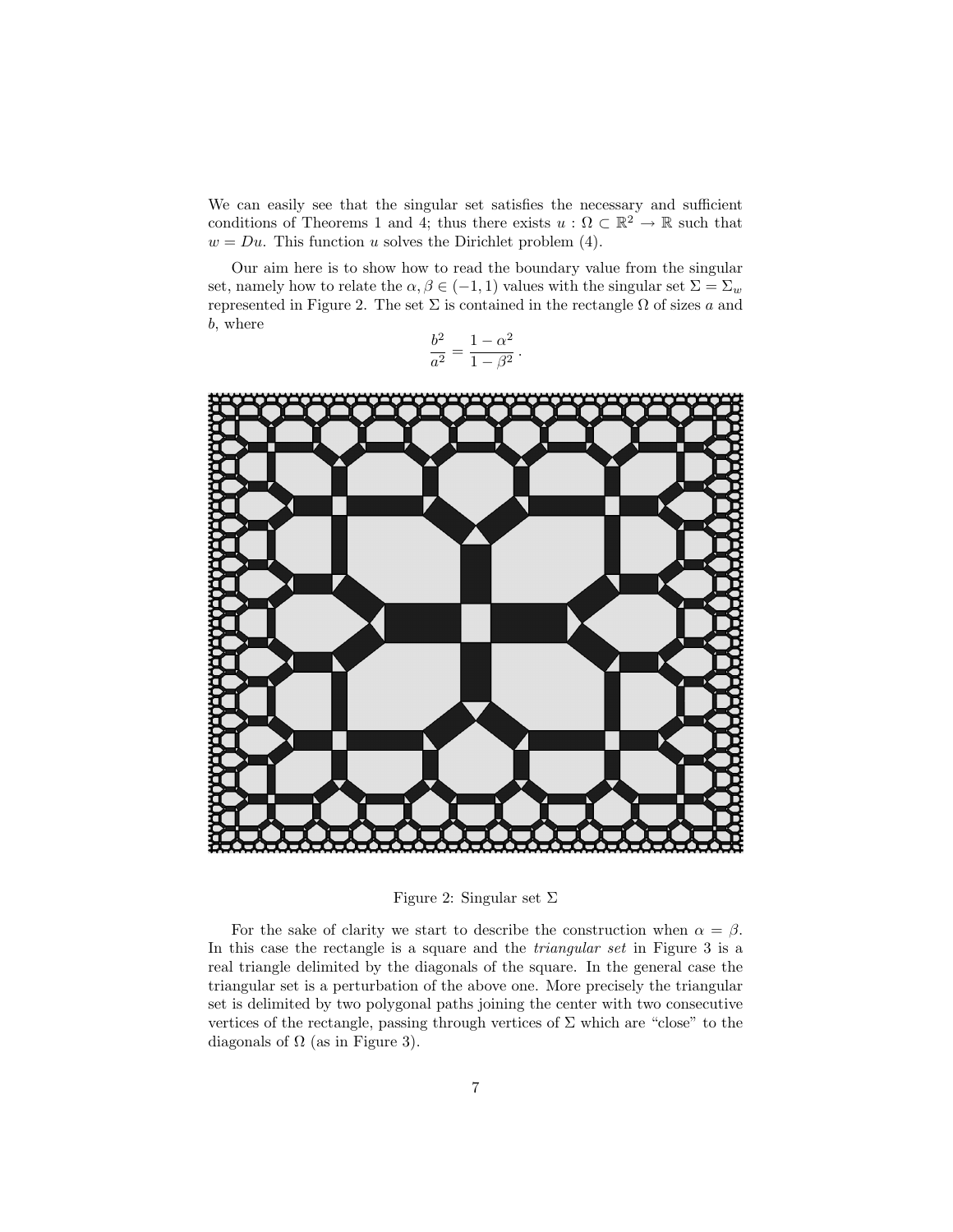

Figure 3: The triangular set

We consider a generic vertical segment, parallel to the y−axis, in the triangular set. The segment intersects periodically the structure represented in Figure 3, in particular the singular set  $\Sigma$  and the connected components  $\Omega$ <sup>−</sup> (respectively  $\Omega^+$ ) of the regular set where the determinant of the matrix  $Dw$ in (5), or the matrix  $D^2u$  in (4), is equal to  $-1$  (respectively equal to +1). All the connected components of  $\Omega^-$  are rectangles (dark regions), while the connected components of  $\Omega^+$  are the other polygons (light regions), as in Figures 2 and 3.

We further limit ourselves to the segments parallel to the  $y$ −axis which meet orthogonally the boundary of the connected components of  $\Omega^+$  and  $\Omega^-$ , see Figure 3. According to Remark 2, the Jacobian  $Dw$  in (5), or the Hessian  $D^2u$  in (4), in  $\Omega^+$  and  $\Omega^-$  respectively is

$$
\left(\begin{array}{cc} 1 & 0 \\ 0 & 1 \end{array}\right) \quad \text{and} \quad \left(\begin{array}{cc} 1 & 0 \\ 0 & -1 \end{array}\right).
$$

Then, under the notation  $w = \begin{pmatrix} w^1 \\ w^2 \end{pmatrix}$  $\binom{w^1}{w^2}$ , we have that  $\frac{\partial w^2}{\partial y}$  assumes the values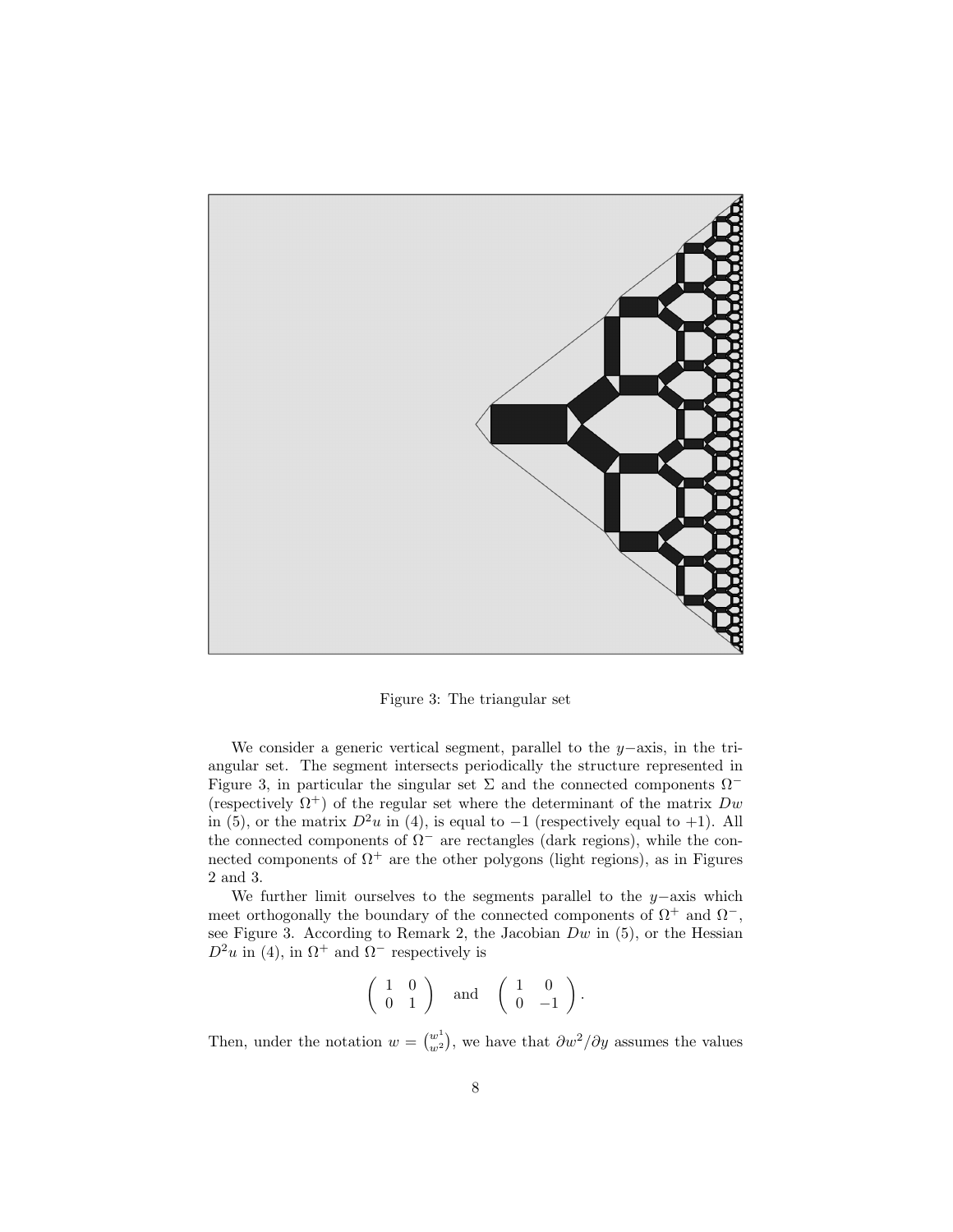+1 and −1 with proportions given by the vertical lengths of the connected components of  $\Omega^+$  and  $\Omega^-$ . These proportions, limited to a period, up to a normalization, define the average of  $\partial w^2/\partial y$ , i.e., the slope of  $w^2$  at the boundary parallel to the y−axis; therefore

$$
\beta = \frac{\text{vertical length of }\Omega^+ - \text{vertical length of }\Omega^-}{\text{vertical length of }\Omega^+ + \text{vertical length of }\Omega^-}
$$

.

.

We proceed similarly for the  $x$ −axis and  $\alpha$  and we get

$$
\alpha = \frac{\text{horizontal length of }\Omega^+ - \text{horizontal length of }\Omega^-}{\text{horizontal length of }\Omega^+ + \text{horizontal length of }\Omega^-}
$$



Figure 4: Two examples of second order angle condition



Figure 5: Two examples of first order angle condition